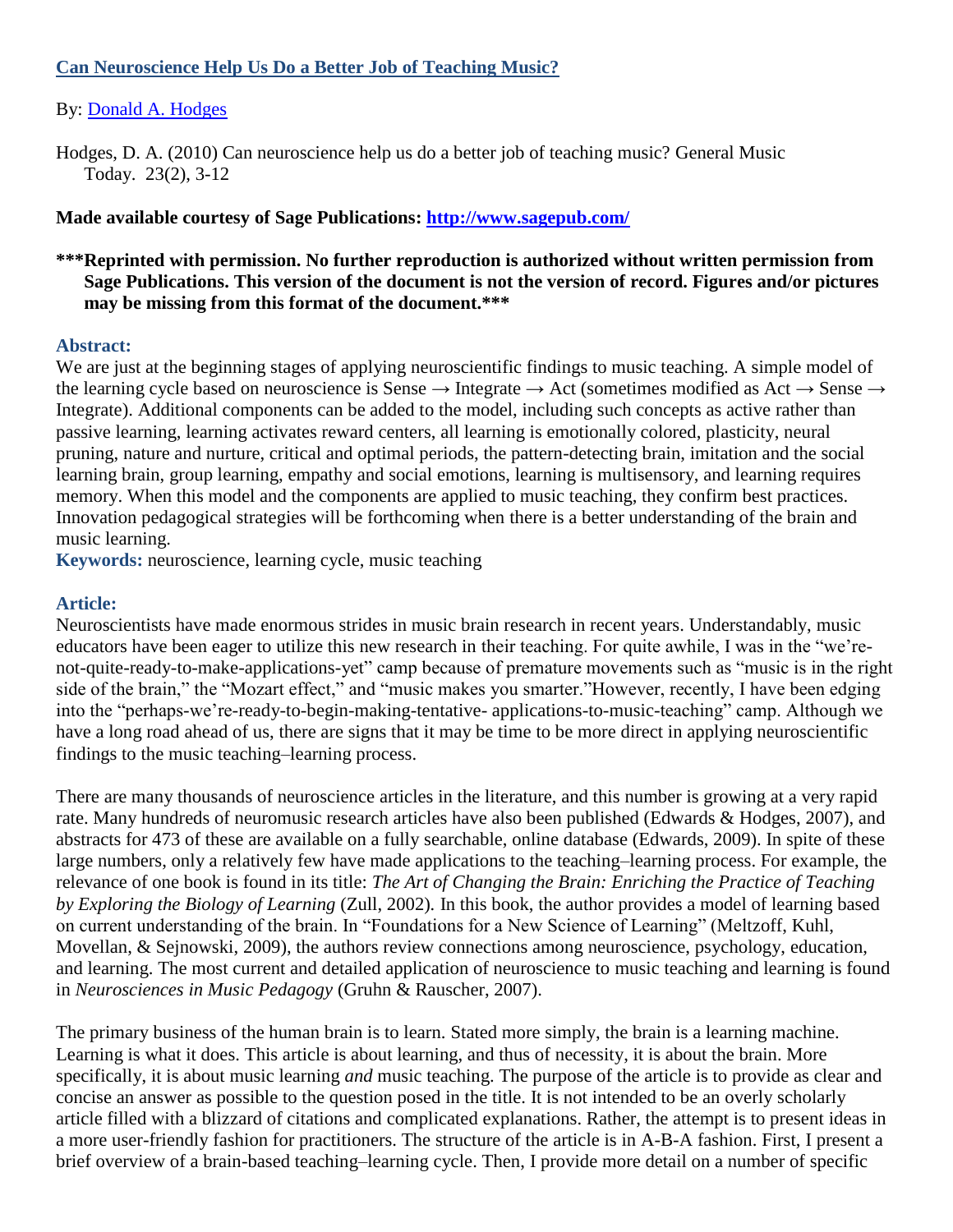components of the cycle. Finally, I return to the cycle to review it in more detail. I provide musical applications throughout.



Figure 1. Diagram of the learning cycle.

## **A Simplified Learning Cycle**

Zull (2002) wrote a very concise explanation of learning based on recent advances in neuroscience. The simplest presentation of the learning cycle is Sense → Integrate → Act (p. 15). *Sense* refers to information coming into the brain from the outside through the sensory organs. When we engage in music activities, the raw auditory, visual, and tactile sensory information comes to us in bits and pieces and has little or no meaning. To derive meaning, we must *integrate* the sensory information into a meaningful whole. In turn, our brains transform these meaningful wholes into plans for *action*. In other words, if we hear and see a marching band, the brain organizes incoming sensory information into a meaningful musical experience to which we might respond by tapping our feet or nodding our heads.

Sometimes, however, we learn in this way: Act  $\rightarrow$  Sense  $\rightarrow$  Integrate. As infants, we learned that moving our limbs in certain ways, looking at certain things, or listening to certain sounds created patterns that we could then repeat. Eventually, for example, we learned to reach out and grasp an object. Action, in these cases, initiated learning. Thus, one might ask a group of students to tap on hand drums, and in doing so, the students might discover concepts such as steady beat and accent through their own actions.

Drawing on the work of Kolb (1984), who borrowed heavily from John Dewey, Kurt Lewin, and Jean Piaget, Zull (2002) presented a simplified version of the learning cycle, as shown in Figure 1. From this view, learning begins in concrete experiences. Experiential learning is followed by reflection, formulation of abstract hypotheses, and active testing of these hypotheses. A key contribution of Zull is the recognition that this learning cycle emerges naturally from the way the brain is built. Concrete experiences involve the sensory cortex, reflective observation occurs in the back integrative cortex of the temporal lobes, abstract hypotheses form in the front integrative cortex in the frontal lobes, and active testing engages the motor cortex.

To put this in a musical context, imagine that 6-year-old Mary is attending her first piano recital. This is a concrete experience in which the sensory cortices in Mary's brain register direct auditory and visual information from the outside world. There are also tactile sensations of sitting in an auditorium seat and wearing her best dress-up clothes. Sitting next to her mother, she can smell her mother's familiar perfume, and so on. (In time, she could also generate a musical experience internally from memory.)

Upon reflection, Mary remembers related experiences. Perhaps she has seen someone play the piano on television. Even if she has not heard a piano before, she can relate the sounds to other music that she has heard. The back integrative cortex fashions all the incoming sensory data into a coherent whole. This area of her brain is forming memories, developing relationships and associations, and identifying images, sounds, and so on. Mary connects the sounds she just heard with the fact that her parents told her this was a piano, and she linked the word *piano* and its sounds with her prior experiences of singing and moving to music.

From her reflections, Mary generated abstract hypotheses, such as *that looks like fun* or *I would really like to do that*. The front integrative cortex is responsible for short-term memory, critical thinking, evaluating, and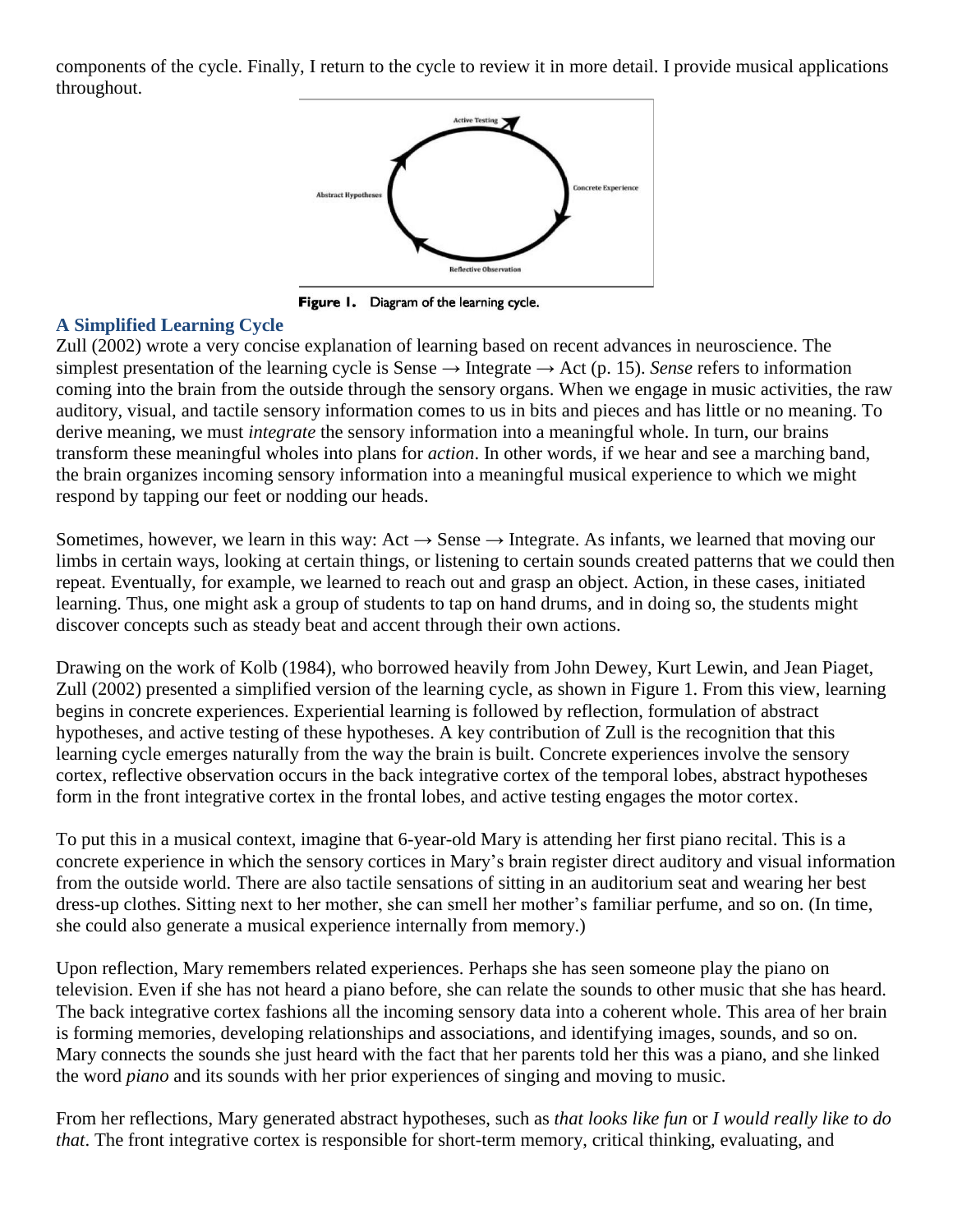planning. By manipulating sensory images and using language, Mary formed new mental constructs, made choices, and created plans for future actions.

To test our new ideas, we need to do something and that requires action. Mary talked excitedly to her parents after the piano recital. She went up on stage and tentatively touched the piano keys. She waited in line to speak to the pianist. The motor systems of her brain coordinated and implemented these action plans. Acting upon Mary's abstract hypotheses required walking, talking, pressing the keys, and likely, while waiting in line, squirming, fidgeting, and hopping.

Let us now add the critical role of emotion to the learning cycle. Although I will have more to say in a subsequent section, for now it is important to recognize the essential place emotion has in all learning. In the foregoing vignette, I characterized Mary's reactions to the piano recital as positive. But, what if she were bored? What if she were afraid— afraid that her parents might make her take piano lessons, afraid that it would be too difficult to learn, afraid that she might fail, afraid that she might disappoint her parents, and on and on? Clearly, Mary's emotional reactions would color what she learned from attending the piano recital.

### **Additional Components**

In the following sections, I present a number of additional components that elaborate on the simplistic learning cycle already presented. Sprinkled throughout, you will see teaching suggestions. Many, if not all, of these are old ideas. In fact, experienced and effective teachers are already doing them. So, why are they included? Precisely because we are now better able to confirm the efficacy of these practices through peer-reviewed scientific research. In moving from an opinion-based profession to an evidence-based one, a critical first step is confirming best practices.

### *Active Rather Than Passive Learning*

We learn by doing. An infant exploring her surroundings— reaching, grasping, tasting—demonstrates learning in action. We know she has learned something when we observe her intentionally repeating an action. Later, abstract thinking involves mental movement. We can rotate a figure in our minds, silently recite a poem or hear a song, or imagine moving in space. Brain-imaging studies of musicians in action show activations in motor systems, even in the absence of overt behaviors.

Two types of neuronal connections have implications for music and active learning. First, there are audiomotor networks. This explains why it is so natural to move to music, whether playing or listening. Furthermore, brain systems that link perceptual and motor areas help the two mechanisms to reinforce each other. Looking at images or listening to sounds characteristic of action activates motor systems (Binkofski & Buccino, 2006; Nishitani & Hari, 2002). Second, motor networks link to pleasure centers in the brain. It feels good to move, and it feels good to move to music. The physical activity of making music brings deep pleasure. Listening to music also stimulates movement, both real and imagined. In the first half of the 20th century, jazz groups were called dance bands because the audience was on the floor dancing to the music. In modern jazz concerts, the audience may not be dancing physically, but they are moving mentally. We experience vicarious, mental dancing in many musical experiences.

**Teaching suggestion.** Engage your students in active learning as much as possible. Talking about African drumming or watching a video about African drumming is not as effective as having students play African drumming patterns. Asking students to sing louder and softer or to demonstrate dynamic contrasts through movement is a more effective teaching strategy than talking about dynamics or asking students to listen for dynamic contrasts in a music-listening lesson. This certainly does not mean that there is no room for talking in a music lesson or for listening lessons. The second component of the learning cycle, reflective observation, does in fact call for students to reflect on their observations.

#### *Learning Activates Reward Centers*

We feel good when we learn. That is because the brain has reward centers (see Figure 2).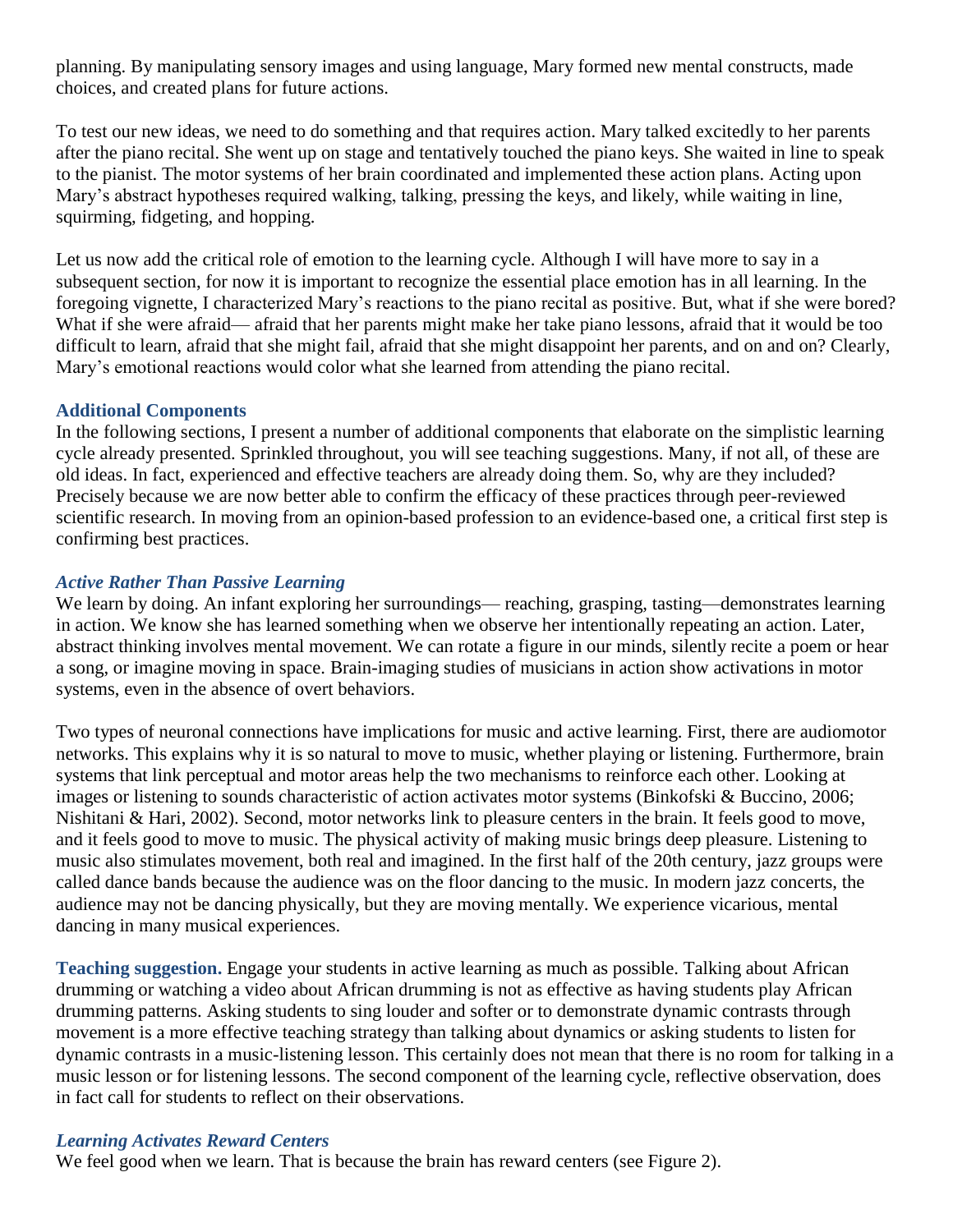When we engage in pleasurable and successful learning activities, the brain rewards itself through the release of hormones such as serotonin and dopamine, which are associated with feelings of satisfaction and pleasure (Braun & Bock, 2007). Learning activates areas that mediate rewards and that monitor autonomic and cognitive processes. One explanation for the seemingly insatiable need to learn that children have arises because of an "addiction to learning." In essence, we give ourselves a drug boost when we learn something successfully. Involvement in musical activities changes levels of serotonin (Evers & Suhr, 2000) and dopamine (Menon & Levitin, 2005) and activates areas on both sides of the brain known to be involved in emotion, reward, and motivation (Blood & Zatorre, 2001; Blood, Zatorre, Bermudez, & Evans, 1999; S. Brown, Martinez, & Parsons, 2004).

**Teaching suggestion.** Have fun! Unfortunately, *having fun* in school has a bad rap and connotes less-thanserious activity. However, learning in every subject in the curriculum should be fun—fun, that is, in the sense of deep-seated pleasure. Infants learn constantly, and most of it looks like fun, doesn't it? Somehow, we have created the notion that school learning is serious business, which of course it is in a certain way. The discussion in the next section elaborates on the notion that learning should be fun.

## *All Learning Is Emotionally Colored*

Emotion strongly affects learning. To learn something successfully is to have emotional success. Of course, one can learn through fear or intimidation, but in those circumstances, negative emotions color the learning. Learning that occurs in a positive, affirming environment links the learned material with pleasant feelings so that recall of the information also brings back the positive affect. Music presents possibilities for both positive and negative learning. When students enjoy their musical interactions, they develop positive associations that may persist for life. Likewise, those music-learning situations in which the prevailing feeling is one of stress, fear, or failure may set up lifelong negative associations with music. Likely, most teachers have spoken with parents who, long after their active music making has ceased, radiate with joy or project discomfort when reflecting on their school music experiences.



Figure 2. One of the major reward system pathways. Information travels from the ventral tegmental area (VTA) to the nucleus accumbens (NA) to the prefrontal cortex (PF). This is one of several pathways activated by a rewarding stimulus such as learning.

A great model for connecting active learning with positive feelings is found in Csikszentmihalyi's (1990) concept of flow. Flow occurs when a person is totally engaged in a task and where the level of challenge matches the person's level of competence. A person so engaged is likely to feel energized, deeply satisfied, fulfilled, and happy. If a task is too difficult, the person feels frustrated; if it is too simple, the person is bored. This may help explain why infants learn so happily. They are intensely absorbed in a challenge that matches their skill level.

Learning information that is personally meaningful to the learner is also critical. Students may not automatically understand why it is important to learn a particular fact or skill*.* Teachers can facilitate learning by connecting new learning challenges to students' personal interests. Why should a seventh-grade general music student learn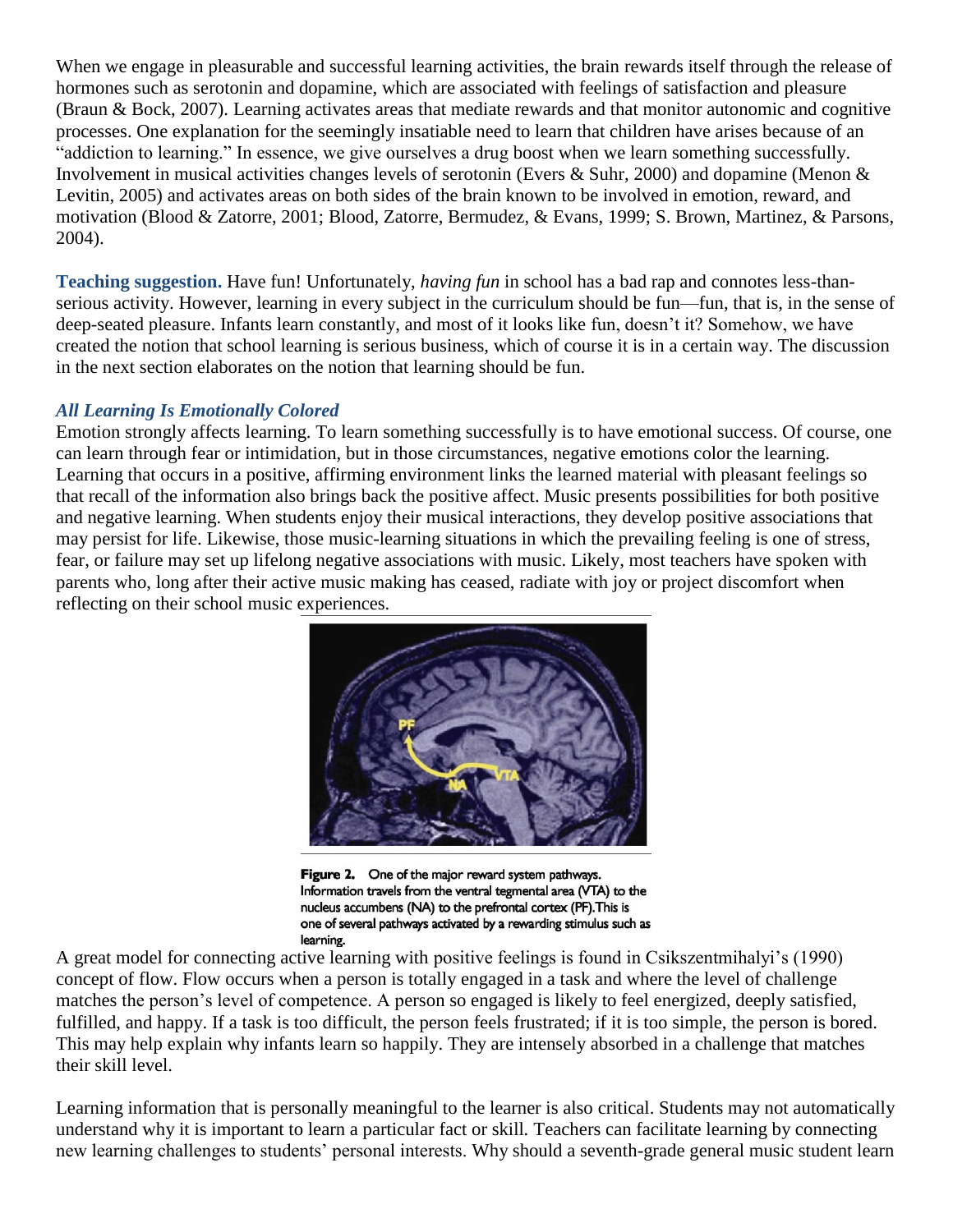what a *rondo* is? Creative and successful teachers find ways to connect such a seemingly archaic and irrelevant term to the adolescent's life.

**Teaching suggestions.** Perhaps the most important concept of this article comes from the combination of active involvement, positive emotions, flow, and meaningful learning. Students are most likely to have powerful learning experiences when they intensely focus on meaningful tasks that match their skill levels. Fortunately, with intentional forethought, music teachers can accomplish this easily. Use a positive teaching approach. You can do this by showing enthusiasm for teaching and pleasure in working with your students. You can also take a genuine interest in what your students think and in the music they spend time with outside class.

Create flow in your students by matching the tasks you give them with their skill levels. This may mean stratifying a group task into multiple levels of difficulty and matching different students to their appropriate levels. This requires that you diagnose what your students already know and are able to do. Engage students in learning situations that are meaningful to them personally. As before, knowing about your students' lives outside of school and how they engage with music will be very helpful.

### *Plasticity*

One of the most influential understandings about the brain that has arisen from recent research is the concept of plasticity. This means that the brain is constantly changing and reorganizing itself (Doidge, 2007). Genetic instructions and life experiences constantly shape the brain. If disease or injury harms the brain, healthy areas may take over for damaged parts via neural rewiring. Similar rewiring takes place in the healthy brain during learning. Anything that is learned results in a physical change in the brain: *Neurons that fire together, wire together,* and *neurons that fire apart, wire apart*. To build on concepts from the previous paragraphs, Zull (2002) recognizes that plasticity depends more on internal signals from the brain indicating importance and emotional satisfaction than from direct sensory signals.

Musicians are wonderful examples of brain plasticity (Münte, Altenmüller, & Jäncke, 2002). There is considerable evidence to support the contention that musicians' brains, because of their training and experiences, are shaped differently from those of people without musical training. Adult musicians typically have enlarged areas in the auditory cortex (primary seat of hearing), corpus callosum (the bundle of fibers that connects the two hemispheres), cerebellum (a part of the brain involved in motor learning, cognitive functioning, and sensory integration), sensorimotor cortex (monitors sensory input and motor output), multisensory integration zones (areas where sensory information from ears, eyes, and so on are integrated into a coherent whole), and increased gray and white matter (gray matter is found in the cortex, and white matter contains connecting pathways within the hemispheres).

**Teaching suggestion.** Enable students to build on what they can already do. Discovering the natural strengths and weaknesses of each individual student and proceeding from there is difficult and time consuming. In fact, in some situations it may seem impossible. However, to the extent possible, the most efficient way to teach someone is to start with his or her natural gifts and proclivities. The more familiar you are with your students, the better you will be able to accomplish this. Some ways of familiarizing yourself with students are formal, as in diagnostic testing, and others are more informal as you visit with them and provide them with opportunities to share information about themselves and their music.

## *Neural Pruning*

A primary mechanism of plasticity is neural pruning. Early in life we produce many more neural connections than are needed (Berk, 2004). Different parts of the brain grow at different rates and at different times. When neural connections, called synapses, are not utilized, they gradually wither and die; they are pruned away. Synapses reinforced through constant usage grow stronger and become more efficient. Thus, our learning experiences shape the brain. The brain changes found in adult musicians, described in the previous paragraph, are more substantial in those who began intensive musical studies before the age of 7.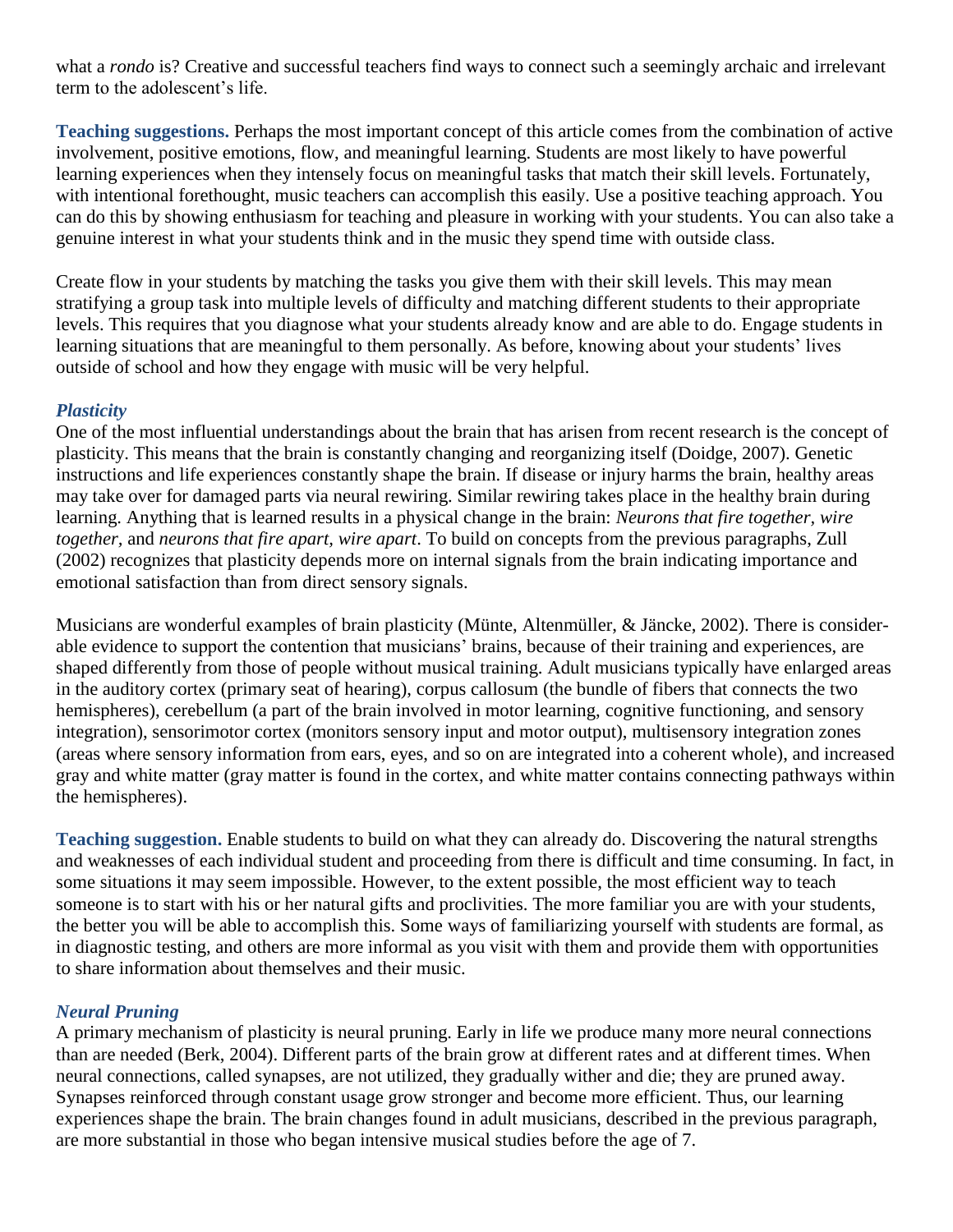At birth, we have the biological capability of learning any language or any musical system from any place on the globe (Meltzoff et al., 2009). However, the more a child learns about his own culture's language, music, and other perceptual inputs, the less sensitive he is to the nuances of other cultures (Pons, Lewkowicz, Soto-Faraco, & Sebastián-Gallés, 2009). In other words, there is a narrowing of perceptual sensitivity as one acquires skills and knowledge embedded in the native culture. Microtunings and poly-rhythms found in non-Western music are often difficult for those who have been exposed to Western music only (Patel, Meltznoff, & Kuhl, 2004). In one experiment, 6-month-old American infants perceived rhythmic alterations that violated the original metrical structure in both Western and non-Western music, but adults did not respond to the non-Western musical violations (Hannon & Trehub, 2005).

**Teaching suggestion.** In some respects, the two ideas just presented are in conflict. On the one hand, repetition and reinforcement are critical in strengthening the neural connections necessary for successful musicianship. For example, youngsters should perceive and sing the diatonic intervals correctly (i.e., with good posture, proper breath control, good intonation, etc.) numerous times until they become habitual. Yet, the stronger these connections become, the less sensitive the learner becomes to music that follows different rules. One way to think about this dilemma is to think of children who grow up in bilingual homes. Presented with two equally viable languages, each with its own grammatical, syntactic, and prosodic elements, the child simply learns both. The same is true of bimusical homes. Thus, when teachers present children with varied multicultural musical experiences from an early age, they are helping them to develop sensitivities to Western and non-Western musical styles better than if non-Western styles are presented only after Western styles are well ingrained.

### *Nature and Nurture*

Both genetic instructions and learning experiences are important in shaping the brain. Genes prepare us to learn the music of any culture, and although it is not precisely clear what genetic advantages may be conferred on precocious musicians (e.g., Mozart) as compared to those who struggle musically, it is obvious that some individuals are more adept and acquire musical skills more quickly than others. It is equally obvious that no one is simply born an accomplished musician. In fact, it takes approximately 10,000 hours of deliberate practice over at least a decade to develop high-level musical performance skills (Ericsson, Krampe, & Tesch-Römer, 1993).

**Teaching suggestion.** Working with large numbers of students makes individualization difficult, but to the extent possible, teachers should pay attention to individual differences. Discover what the child can do and build on that. Approaches such as Orff Schulwerk are designed to maximize each student's ability to contribute to the ensemble regardless of specific level of musical ability.

## *Critical and Optimal Periods*

In early childhood, the brain is changing rapidly, and appropriate stimulation is necessary during critical periods of growth. Enriched environments are essential to healthy brain growth, and those children raised in impoverished environments may suffer lifelong physical, emotional, and social deficits (Carey, 2008). Furthermore, appropriate experiences at the right time have a cascading effect leading to long-term benefits (Meltzoff et al., 2009). In terms of learning, the window of opportunity never closes, so it may be more appropriate to speak of optimal or sensitive periods. From a musical standpoint, we learn most efficiently at a younger age. However, it is never too late to gain some mea-sure of musical competence, and adult beginners find much pleasure and gain many benefits from studying music, such as learning to express feelings both alone and in a group.

**Teaching suggestion.** Early childhood music-learning experiences are important. Children surrounded by a variety of rich, musical experiences throughout childhood develop extensive neural networks that build on inborn music-processing mechanisms. This is not the article to provide a detailed overview of musical development (see Hodges, 2006), but introducing children to the right concepts at the right time makes learning more efficient.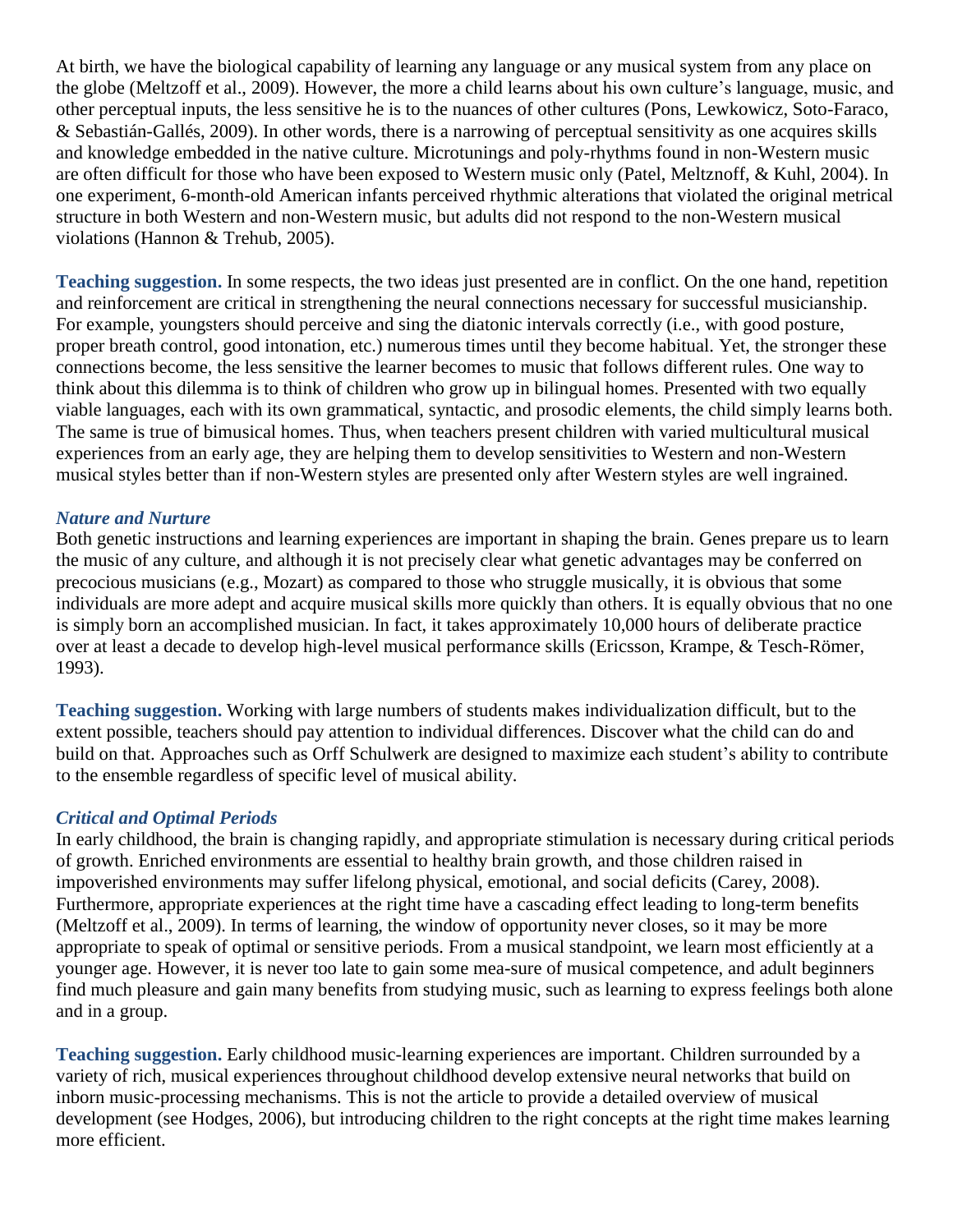### *The Pattern-Detecting Brain*

The brain is extremely good at pattern detecting. In fact, we have an inborn desire to discover patterns in the environment. Reflection, from the model in Figure 1, is a search for connections and for unity. It is also pleasurable to find patterns embedded in seemingly unstructured sensory information. Consider the extent to which many people find pleasure in puzzles, mazes, word games, Suduko, Where's Waldo?, and the like. Similar to the concept of flow described previously, very simple puzzles are boring, and exceedingly difficult puzzles are frustrating.

In the brain, neurons form networks and fire in patterns. Music learning, like any other form of learning, creates neural networks, and these can develop very rapidly. In one experiment, adults who had never played the piano showed changes in brain activation patterns within 20 minutes of practicing the piano for the first time (Bangert, 2006). Thus, there are both discoverable patterns in sensory information and developing patterns in neural networks.

In computational learning, children use statistical pat-terns to determine which perceptual units belong to the culture (Meltzoff et al., 2009). Infants typically hear an enormous amount of music in mother's lullabies, television, radio, and so on. Each time they hear the "Barney Song," they are using frequency distributions to learn that these patterns belong to their native culture. Unconsciously, they learn the rules of melody, harmony, and rhythm that form the patterns of the music they hear. Likewise, as they begin to coo and make their own vocal sounds, they learn which patterns receive affirmation from their caretakers. In time, they will start to sing simple melodies like "Twinkle, Twinkle," and the melodic contours they produce will gradually approximate the correct ones.

**Teaching suggestion.** Help students find and identify patterns. This can be the recognition of a motive in a listening lesson or recurring finger patterns in a recorder piece. Often, what seems so obvious to us as teachers is not so obvious to young students. Once students begin to recognize musical patterns, things will make more sense to them.

### *Imitation and the Social Learning Brain*

Statistical learning does not occur in isolation. People learn a great deal from their social interactions. In particular, we are avid mimics, beginning as newborns (Meltzoff & Moore, 1989) and extending throughout the life span. We observe and copy the actions of others in our immediate families, peer groups, or social networks. Mirror neurons in the brain fire when we observe or hear someone performing an action; these neurons also fire when we perform the action ourselves (Schlaug, 2006). Thus, the brain has built-in mechanisms that help us learn by imitation.

Learning by imitation speeds up the learning process because the learner does not have to start from scratch. Furthermore, we learn what others have discovered or what the culture has learned over a long period. Finally, we can learn from experts. It is hard for a novice to imagine a finished product unless presented with a model. If the only model a beginning violinist had was her own out-of-tune scratching, she could never move toward the sound and look of an accomplished artist.

**Teaching suggestion.** Teachers should model the behaviors they want students to emulate. Although this is one of those self-evident statements—don't all teachers model the correct way to hold Orff instrument mallets? the idea here is a higher standard. It is not enough to model specific behaviors from time to time; rather, teachers should constantly model appropriate behaviors. Students are always observing teachers. It should never be the case of "Do as I say, not as I do"; it should always be "Do as I do."

## *Group Learning*

Another important aspect of social learning is group learning. That is, when children work together on the same project, the group reinforces the individual. Neurologically, we are wired with shared attention mechanisms. Infants, for example, learn to look in the direction of an adult's head turn. At 1 year of age, infants are sensitive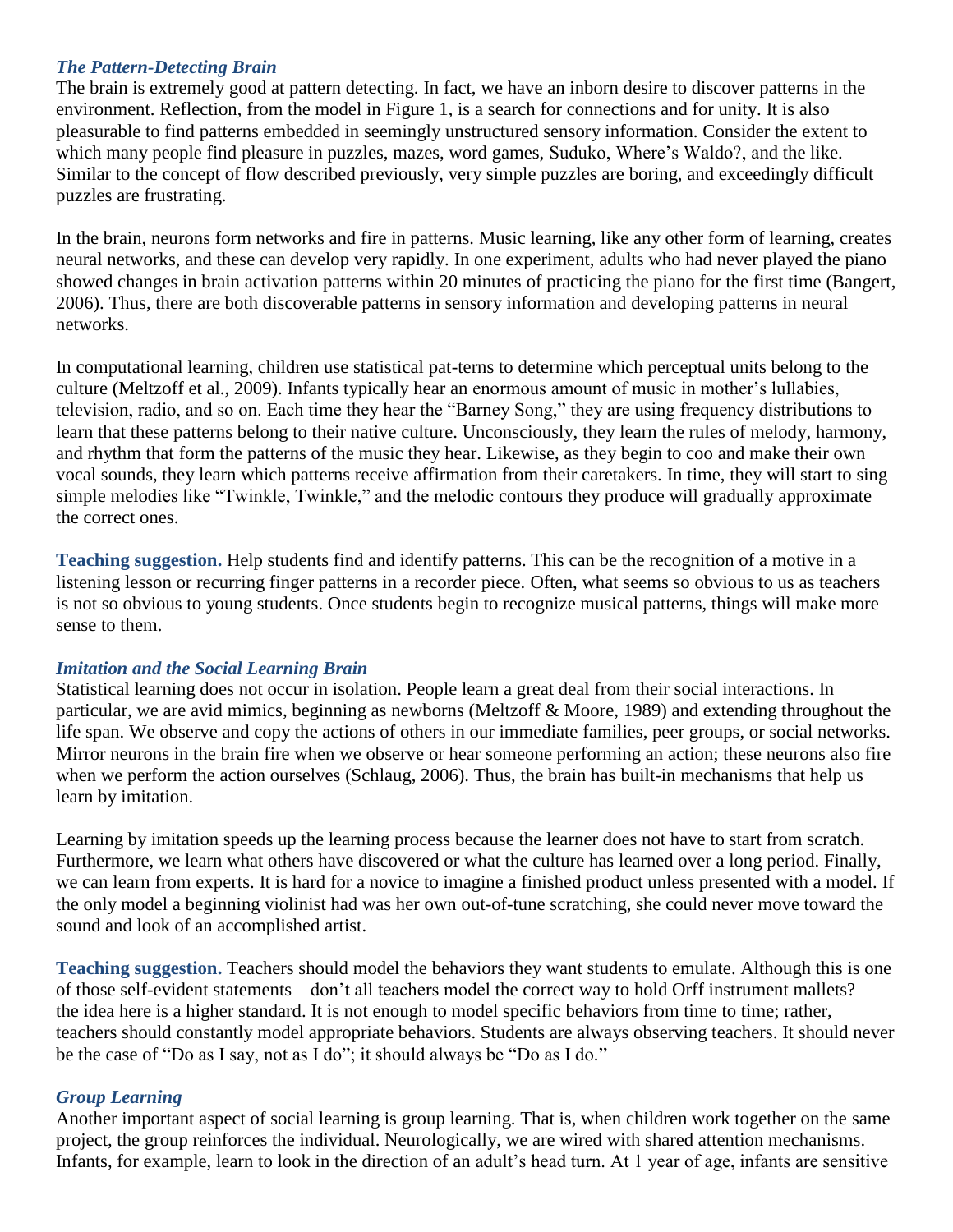not only to the direction of the head turn but also to the direction and state of adult eye movements (Meltzoff et al., 2009). Eventually, we learn to interpret the behavior and intent of others by using ourselves as a model; we can project our own experience onto others.

**Teaching suggestion.** Structuring group-learning projects into the curriculum is an effective way to improve learning efficiency. Students learn a lot from each other, and Green (2008) describes two ways this happened in a group-learning project. "One occurred during music-making itself, through listening to each other's handling of sonic materials and their relationships, watching and imitating each other, without any discussion. The other occurred in between music-making, through group discussion, exchanging ideas, planning, organizing and negotiating" (p. 123). A model for general music group activities might be a professional string quartet. The close-knit feeling of tight ensemble comes from heightened sensitivities to each other's actions and reactions, and this increased awareness comes from both verbal and nonverbal communication.

### *Empathy and Social Emotions*

Empathy is another important aspect of social learning. As social creatures, we spend a great deal of time in the company of others. Without the wherewithal to understand how others are feeling, cooperative ventures would be exceedingly difficult. Recent brain-imaging work (e.g., Hein & Singer, 2008) reveals specialized neural networks for empathizing with another person; for example, we empathize with another's pain when we see that that person is hurt. Thus, as we work together, we learn to regulate our emotions.

Music-learning situations are an obvious place to look for the effects of empathy on learning. When children sing, play, or move together, they are sharing a common emotional experience beyond the content of the lesson. This does not mean that every child is feeling the same thing. Rather, the music provides a common emotional core that centers the group. The conductor, soloists, chorus, and orchestra performing Mozart's requiem share in the expression of that which is embodied in the work, even while undergoing their private experiences. In similar fashion, children can learn to become aware of the feelings of others while engaged in a group effort.

**Teaching suggestion.** Teachers can facilitate awareness of social emotions when students work both in small groups and in the class as a whole. Teaching children to be musically sensitive and sensitive to the feelings of others go hand-in-hand. Providing a safe and nurturing environment where children are not afraid to express both themselves and the music, and in some cases themselves in and through the music, is a vitally important contribution our profession can make.



Figure 3. Information from the primary sensory areas of touch (green), hearing (blue), and sight (red) travels to convergence zones in the parietal lobes, where it is integrated into a coherent whole.

### *Learning is Multisensory*

Each sensory organ has a primary zone: For vision it is in the occipital region at the back of the brain, and for hearing it is in the temporal lobes on each side. There are also convergence zones with multisensory inputs. These multimodal integration areas are where information from the different senses are integrated into a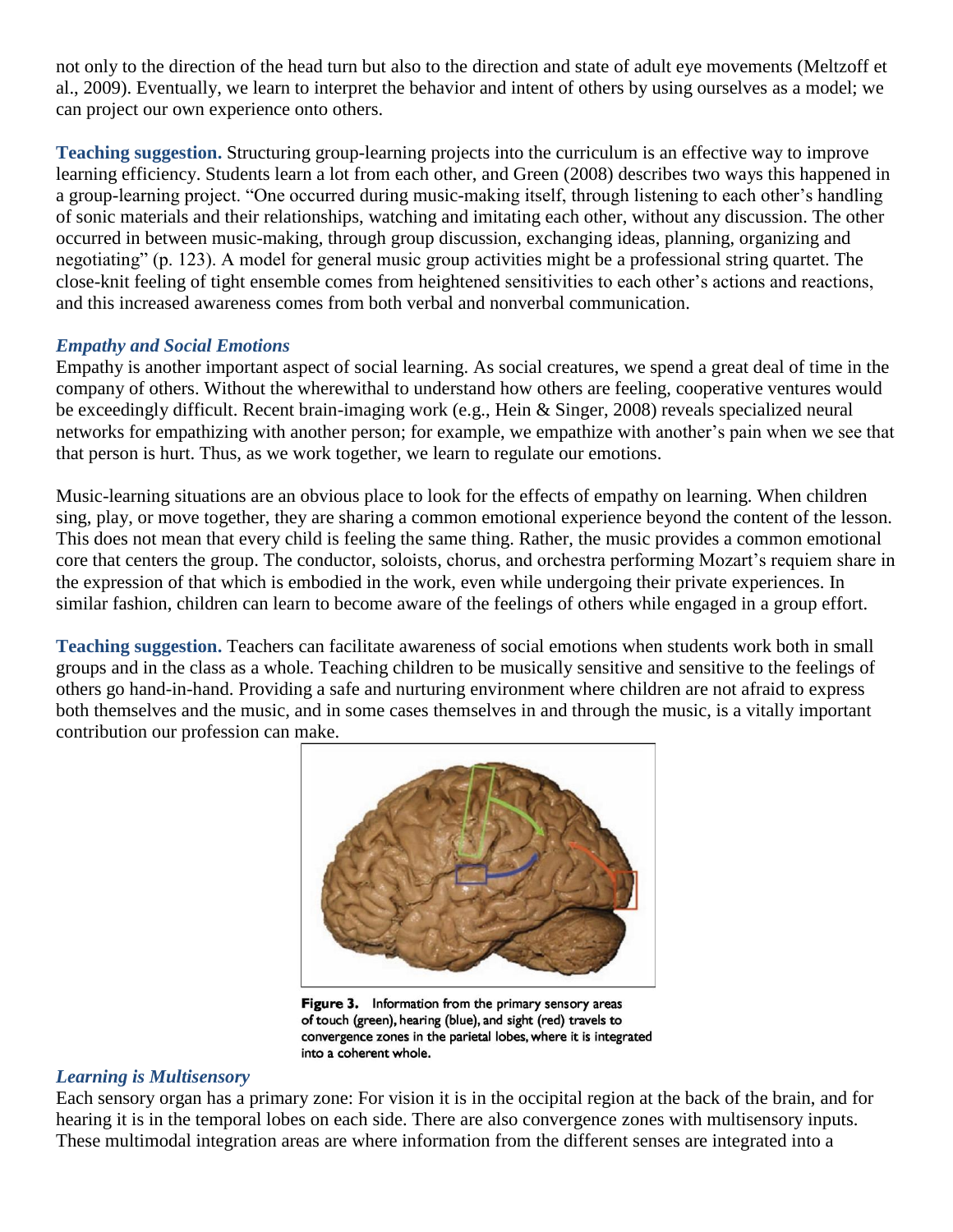coherent whole. Most, if not all, learning experiences are multisensory, and approaching a new concept from multiple angles strengthens the overall understanding.

In one study, my colleagues and I (Hodges, Hairston, & Burdette, 2005) found that trained conductors were much more accurate and much faster in making minute pitch discriminations than were untrained participants. In addition, conductors were much faster and more accurate in locating tones in space; they were most efficient when auditory information and visual information were combined. The untrained controls did not receive a benefit from multisensory input, and subsequent brain images confirmed that the conductors had increased activity in multisensory convergence zones, whereas the controls did not.

**Teaching suggestion.** Approach each learning experience from as many different sensory experiences as you can. Children can hear a rhythm, see a rhythm, feel a rhythm tactilely, and move to a rhythm. Not only do multiple inputs strengthen the concept, but they make it easier to access later, as one can retrieve the newly learned material from any of the sensory modes individually.

## *Learning Requires Memory*

Anything learned has to be stored in memory. There are many different ways to talk about memory, but for our purposes, we can identify declarative (knowing *that*) and procedural (knowing *how*) memory. Declarative memory has to do with learning factual information, such as how many beats a quarter note gets in common time. Procedural memory is when we learn a new skill, such as which hand goes on top when you play the recorder. There are at least three stages of memory: acquisition, storage, and retrieval. Acquisition occurs during short-term memory, sometimes referred to as *working memory* (J. Brown, 2004). When we look up an unfamiliar phone number, it cycles around in the electrical circuits of the brain long enough for us to dial the phone and then is promptly forgotten. Information that is important to us is stored permanently in the brain as long-term memory (Deutsch, 2004). Long-term memories are chemically encoded in the brain and are essentially permanent. Sometimes we might have trouble retrieving memories, but the brain is a very powerful storage-retrieval device; it has been estimated that the brain can sort through 50,000 images per second during retrieval (Zull, 2002). As an example of how rapidly the brain can sort through musical memories, my colleagues and I (Wagoner, Hodges, Teachout, & Mace, 2009) asked 347 trained and untrained music listeners to identify the genre of classical, jazz, country, metal, and rap/hip-hop excerpts that were one, one-half, onefourth, and one-eighth second long. Overall, participants identified 76% of the genres correctly.

**Teaching suggestions.** There are at least four strategies that cognitive neuroscientists have identified as being useful to committing information to memory:

Repeat, repeat, repeat: Repetition is critical to move information from short-term to long-term memory.

 Help students make a personal connection. Information that is personally meaningful to the learner is easier to remember.

 Avoid disruptions during short-term rehearsal. Sometimes teachers add too many instructions during too short a time for students to grasp it all. Focus on one thing at a time. Give students some private time to rehearse physically or mentally.

 Help students see patterns and organize information into manageable chunks. Just as we organize long strings of numbers (e.g., phone numbers, social security numbers) into chunks, so should other kinds of information be organized into smaller units. Finding and identifying patterns, such as a repeating melodic motive, helps students commit material to memory.

### *A Structure for Learning*

Many years ago, Bloom and colleagues developed a framework for learning. They talked about the cognitive (what one knows), psychomotor (what one can do), and affective (how one feels) domains (Bloom, 1956;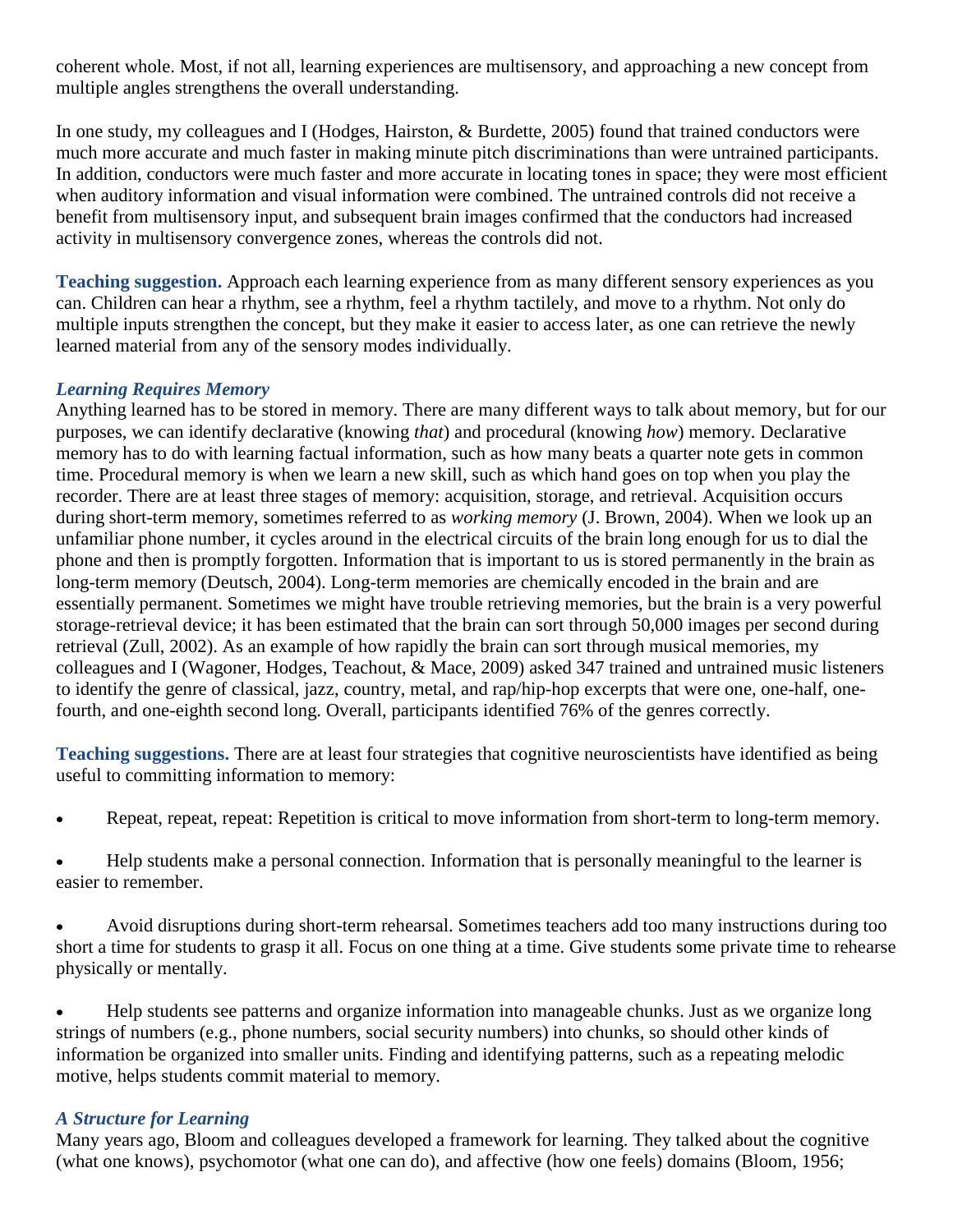Krathwohl, Bloom, & Masia, 1964; Simpson, 1966). For example, Tony *knows* the fingering for B on the recorder, he can *play* a B on the recorder, and he *feels* good when he does so. The modern concept of the brain is one of modularity. That is, there are neural networks for cognition, motor behavior, and affect, and parsing learning activities into one of the three domains can be an effective strategy. However, even though the brain is modular, the baseline or default position is one of coherency and integration. The brain desires unity.

Sensory information is delivered via neuronal pathways that are myelinated. This means that they are coated with a fatty sheath that allows for message transmission 100 times faster than unmyelinated pathways (Zull, 2002). Myelination plays a role in cognition (Webb, Monk, & Nelson, 2001), but most of the pathways in the parts of the brain devoted to integration are not myelinated. Thus, the input of data is rapid, but the integration of information into a coherent whole is much slower. We need time to link different pieces of information together and to understand relationships. What we know, what we can do, and how we feel about it can become fragmented unless we take time to create a unified whole.

**Teaching suggestion.** It may be that students fail to learn successfully sometimes because the rapid influx of information is not counterbalanced by an adequate amount of time for reflection. Teachers can facilitate the search for unity by inserting pauses or creating spaces so that students can take a moment to reflect on what has just transpired. Teachers can guide these momentary respites through careful questioning, they can allow students to talk to one another about what they have just experienced, they can ask students to write in a journal, or they can allow students to introspect in relative privacy. To avoid the chaos of 30 sixth graders sitting in unstructured, free time, these reflective moments could be as brief as 30 seconds, or they could involve overnight contemplation.

### **Putting It All Together**

Let us now return to the learning cycle presented at the outset. In Figure 4, we see the learning cycle overlaid on the brain. Beginning with *concrete experience,* experiences register in the sensory and postsensory part of the brain (parietal lobe), where raw information from the primary sensory zones is integrated into a coherent whole. *Reflective observation* occurs in the back integrative cortex (temporal lobes), where memory formation occurs, language is understood, and objects are identified. *Abstract hypotheses* are developed in the front integrative cortex (frontal lobes), as problems are solved and action plans are created. Finally, *active testing* is carried out by the motor cortex when our hypotheses are put into action.

Although the discussion of the learning cycle began with concrete experiences, notice how in Figure 4 the loop has an added arrow and is continuous, so that motor actions lead to sensory input (i.e., concrete experiences) and so on.



Figure 4. Learning cycle overlaid on the brain showing how the learning cycle matches the structure of the brain.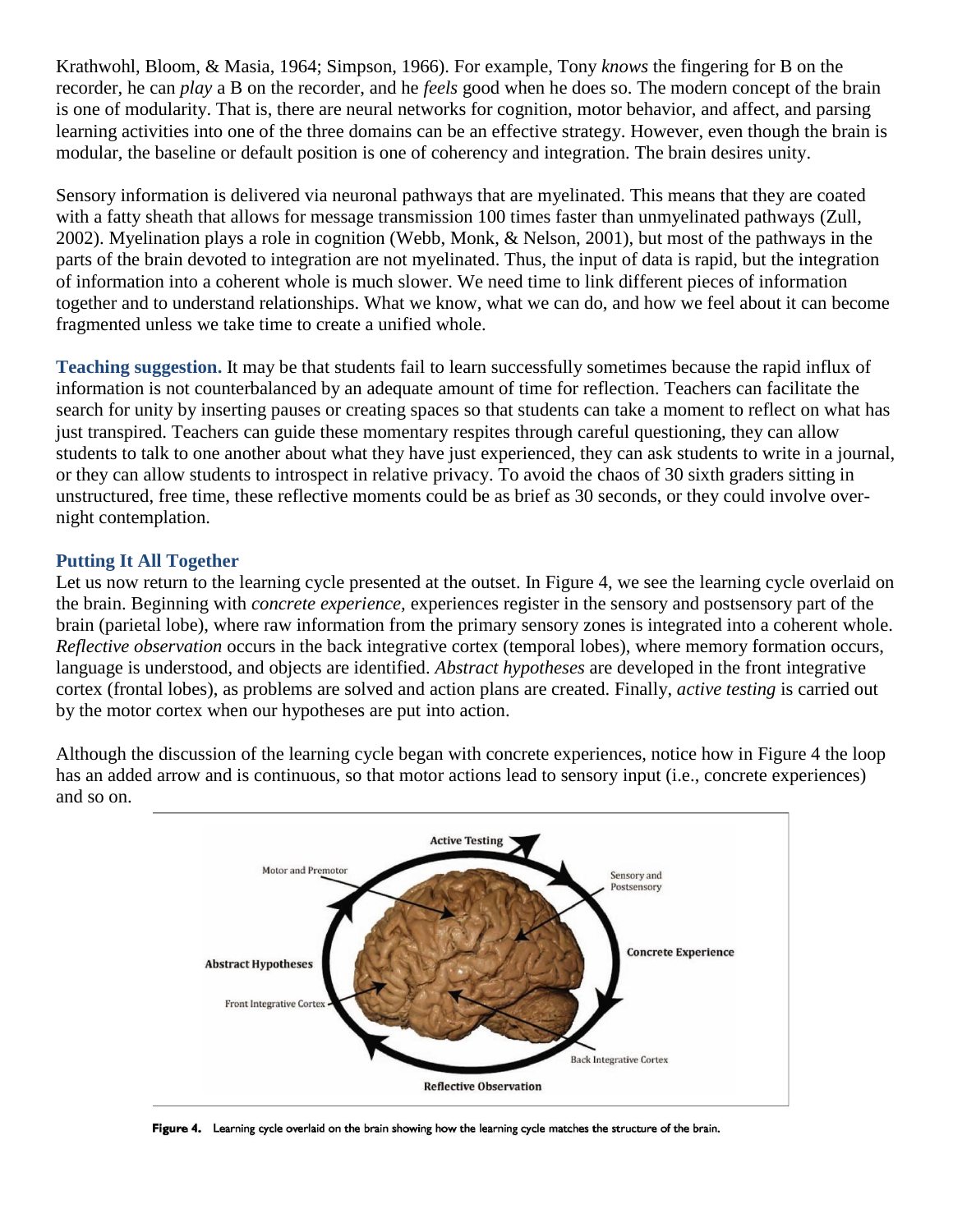## **Table 1.** *Detail of the Learning Cycle*

# Learning cycle: Concrete experience

**Brain region:** Sensory cortex. Primary sensory areas feed into convergence zones located in the parietal lobes.

**Activity:** Integration of information from hearing, seeing, touching, tasting, and smelling into coherent whole.

 **Musical example:** Students observe their music teacher as she sings an unfamiliar song to them.

### **Learning cycle:** Reflective observation

**Brain region:** Back integrative cortex; temporal lobes.

**Activity:** Memory formation, understanding language, identification of objects, faces, and motion.  **Musical example:** As the teacher repeats the song, students begin to commit portions of the melody and rhythm to memory. They understand the words of the song and the people and events reflected in the lyrics.

### **Learning cycle:** Abstract hypothesis

**Brain region:** Front integrative cortex; frontal lobes.

**Activity:** Short-term memory, problem solving, creating plans for action, making judgments and evaluations.

 **Musical example:** As musical phrases resonate in short-term memory, students internally rehearse the music and the words. They begin to prepare themselves to sing the song.

### **Learning cycle:** Active testing

**Brain Region:** Motor cortex.

**Activity:** Carries out action plans formulated by the front integrative cortex.

 **Musical example:** Students sing the song, repeating phrases after the teacher's model. After each repetition, their performance more nearly approximates the correct version.

As in the example at the outset, of an infant learning through action (Act  $\rightarrow$  Sense  $\rightarrow$  Integrate), this possibility exists for all learners. The four steps of the learning cycle, along with a musical example, are outlined in Table 1.

To the simple diagram in Figure 4, we must now add the additional components discussed in the article's middle section:

- active rather than passive learning
- learning activates reward centers
- all learning is emotionally colored
- plasticity
- neural pruning
- nature and nurture
- critical and optimal periods
- the pattern-detecting brain
- imitation and the social learning brain
- group learning
- empathy and social emotions
- learning is multisensory learning requires memory
- a structure for learning

Although the learning cycle presented in Figure 4 is fairly simple, keeping all these additional components in mind is much more complicated. Even with this complexity, the teaching suggestions made in this article are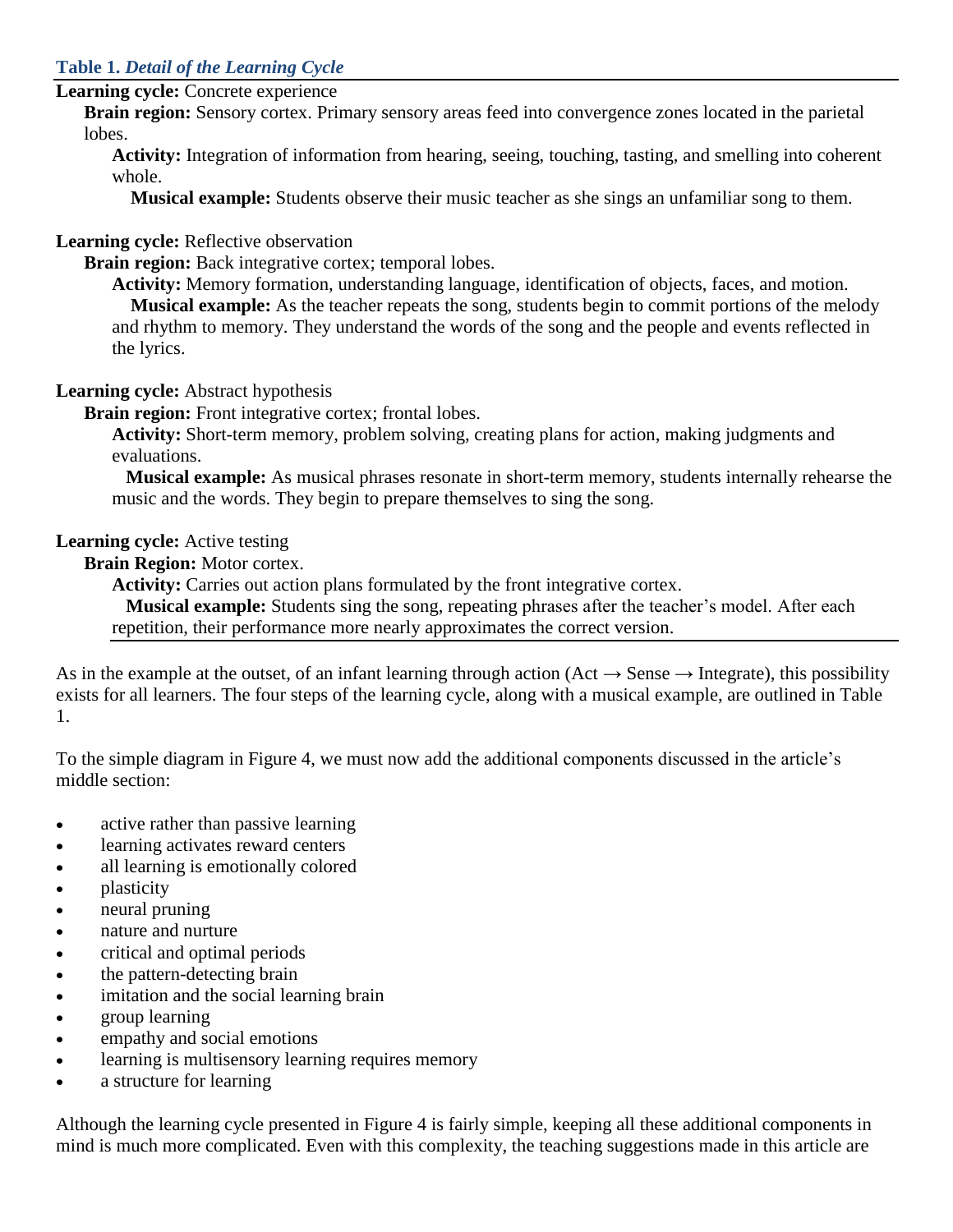not particularly new or different from what most excellent teachers are already doing. However, our current state of knowledge concerning music learning in the brain is too limited to allow for revolutionary changes in our pedagogy.

Think of our understanding of the teaching–learning process in three stages. In Stage 1, good teachers developed effective strategies without knowledge of what was going on in the brains of their students. Perhaps they used intuition, trial and error, or even behavioral research. This article reflects the beginnings of Stage 2; we can now confirm best practices through neuroscientific research. Stage 3 will come some day when we have a more thorough understanding of how the brain works. Perhaps at that time there will be some innovative strategies that will significantly improve our teaching. In the meantime, for those teachers who are already doing all of the things mentioned in this article—congratulations; your teaching is supported by solid, neuroscientific research. For those who have discovered something different in these pages, perhaps these evidence-based suggestions will be of use to you in the classroom. Finally, all of us should stay abreast of new neuroscientific developments that are being made at an ever-increasing pace. Undoubtedly, many exciting findings will enrich our teaching in years to come.

# **References**

Bangert, M. (2006). Brain activation during piano playing. In E. Altenmüller, M. Wiesendanger, & J. Kesselring (Eds.), *Music, motor control, and the brain* (pp. 173-188)*.* Oxford, UK: Oxford University Press. Berk, L. (2004). *Development through the lifespan (*3rd ed.). New York: Allyn & Bacon.

Binkofski, F., & Buccino, G. (2006). The role of the ventral pre-motor cortex in action execution and action understanding. *Journal of Physiology–Paris, 99*(4-6), 3 96-405.

Blood, A., & Zatorre, R. (200 1). Intensely pleasurable responses to music correlate with activity in brain regions implicated in reward and emotion. *Proceedings of the National Academy of Sciences*, *98*(20), 11818- 11823.

Blood, A. J., Zatorre, R., Bermudez, P., & Evans, A. C. (1999). Emotional responses to pleasant and unpleasant music correlate with activity in paralimbic brain regions. *Nature Neuroscience, 2,* 3 82-3 87.

Bloom, B. S. (1956). *Taxonomy of educational objectives: Handbook I. Cognitive domain.* New York: McKay. Braun, A., & Bock, J. (2007). Born to learn: Early learning optimizes brain function. In W. Gruhn & F.

Rauscher (Eds.), *Neurosciences and music pedagogy* (pp. 27-5 1). New York: Nova Science.

Brown, J. (2004). Short-term memory. In R. Gregory (Ed.), *Oxford companion to the mind* (2nd ed., pp. 841- 842). New York: Oxford University Press.

Brown, S., Martinez, M. J., & Parsons, L. M. (2004). Passive music listening spontaneously engages limbic and paralimbic systems. *NeuroReport, 15*(13), 2033-2037.

Carey, J. (2008). *Brain facts*. Washington, DC: Society for Neuroscience.

Csikszentmihalyi, M. (1990). *Flow: The psychology of optimal experience*. New York: HarperCollins.

Deutsch, J. (2004). Memory: Experimental approaches. In R. Gregory (Ed.), *Oxford companion to the mind* (2nd ed., pp. 568-571). New York: Oxford University Press.

Doidge, N. (2007). *The brain that changes itself*. New York: Penguin.

Edwards, R. (2009). *MusicBird database*. Retrieved August 17, 2009, from

<http://www.uncg.edu/mus/mri/neuromusical.html>

Edwards, R., & Hodges, D. (2007). Neuromusical research: A review of the literature. In W. Gruhn & F. Rauscher (Eds.), *Neurosciences and music pedagogy* (pp. 1-25). New York: Nova Science.

Ericsson, K., Krampe, R., & Tesch-Römer, C. (1993). The role of deliberate practice in the acquisition of expert performance. *Psychological Review, 100,* 363-406.

Evers, S., & Suhr, B. (2000). Changes of the neurotransmitter serotonin but not of hormones during short time music perception. *European Archives of Psychiatry and Clinical Neuroscience, 250*(3), 144-147.

Green, L. (2008). *Music, informal learning, and the school: A new classroom pedagogy*. Burlington, VT: Ashgate.

Gruhn, W. & Rauscher, F. (Eds.). (2007). *Neurosciences in music pedagogy.* New York: Nova Science. Hannon, E., & Trehub, S. (2005). Metrical categories in infancy and adulthood. *Psychological Science, 16*(1), 48-55.